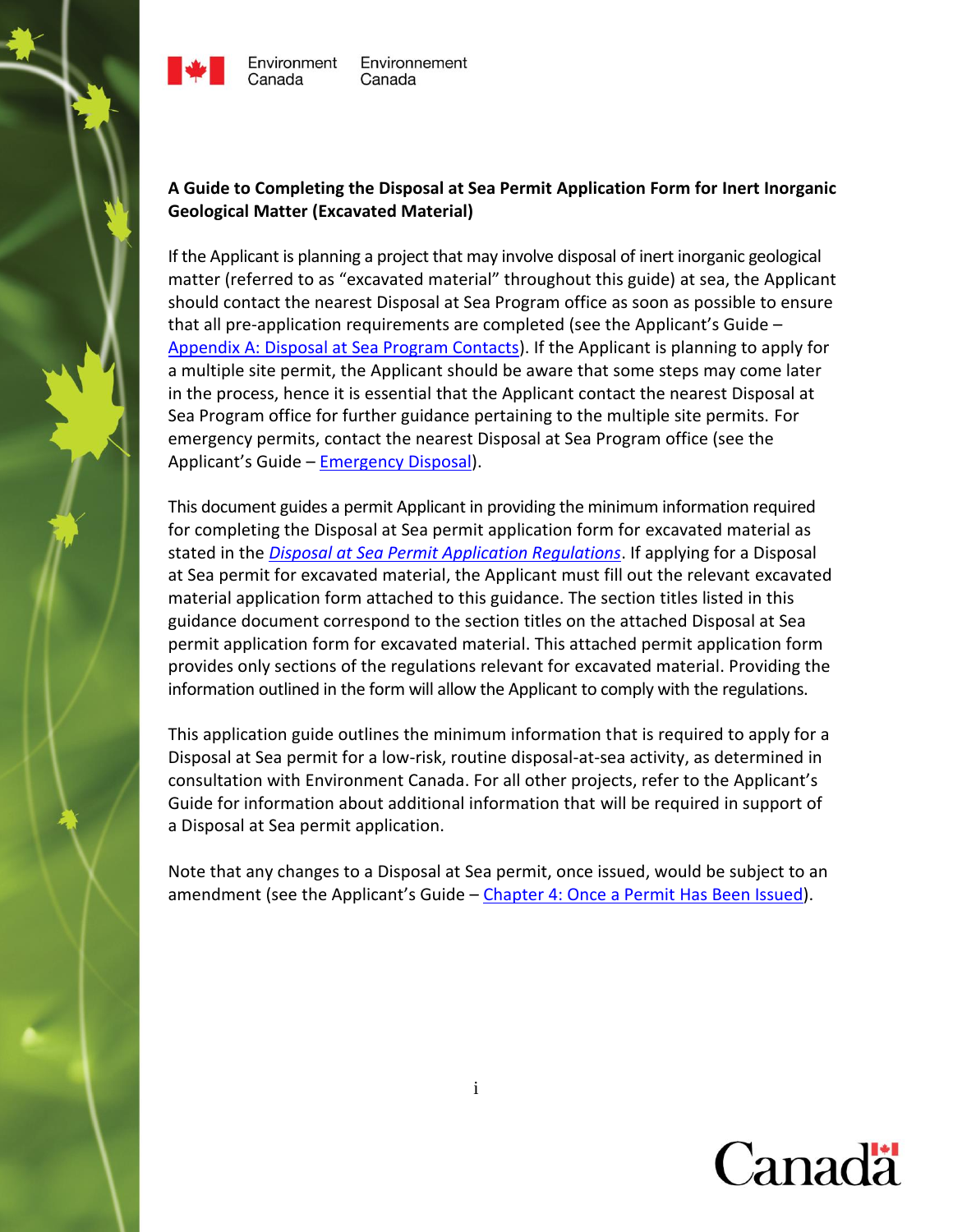

# **Table of Contents**

| NAME OF INDIVIDUAL(S) RESPONSIBLE FOR PROPOSED ACTIVITY 1        |
|------------------------------------------------------------------|
|                                                                  |
| INFORMATION ON THE PROPOSED ACTIVITY AND GENERAL INFORMATION  2  |
|                                                                  |
|                                                                  |
|                                                                  |
|                                                                  |
|                                                                  |
|                                                                  |
| Do you want the requested permit to be considered for renewal? 4 |
|                                                                  |
|                                                                  |
|                                                                  |
|                                                                  |
|                                                                  |
|                                                                  |
|                                                                  |
|                                                                  |
|                                                                  |
|                                                                  |
|                                                                  |
|                                                                  |
|                                                                  |
|                                                                  |
|                                                                  |
|                                                                  |
|                                                                  |

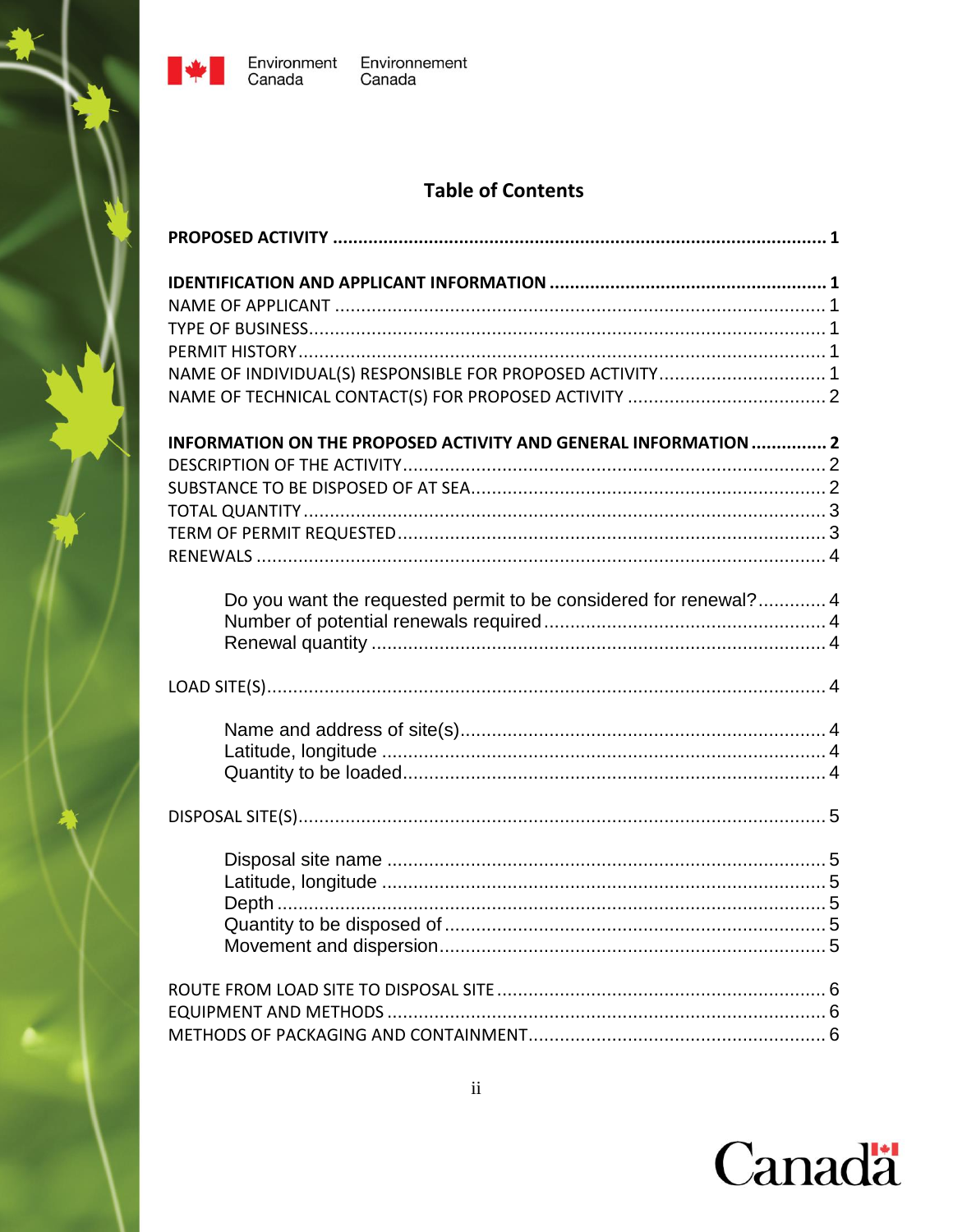

Environnement<br>Canada

| Name of individuals responsible for loading and disposal on behalf of<br>Name and number of ship, aircraft, platform or structure used to carry |  |
|-------------------------------------------------------------------------------------------------------------------------------------------------|--|
|                                                                                                                                                 |  |
| LOADING SITE PROFILE (HISTORICAL DATA, CURRENT USES AND PROXIMITY                                                                               |  |
|                                                                                                                                                 |  |
|                                                                                                                                                 |  |
| DETAILED CHARACTERIZATION OF MATERIAL TO BE EXCAVATED                                                                                           |  |
|                                                                                                                                                 |  |
|                                                                                                                                                 |  |
|                                                                                                                                                 |  |
|                                                                                                                                                 |  |
|                                                                                                                                                 |  |
|                                                                                                                                                 |  |
|                                                                                                                                                 |  |
|                                                                                                                                                 |  |
|                                                                                                                                                 |  |

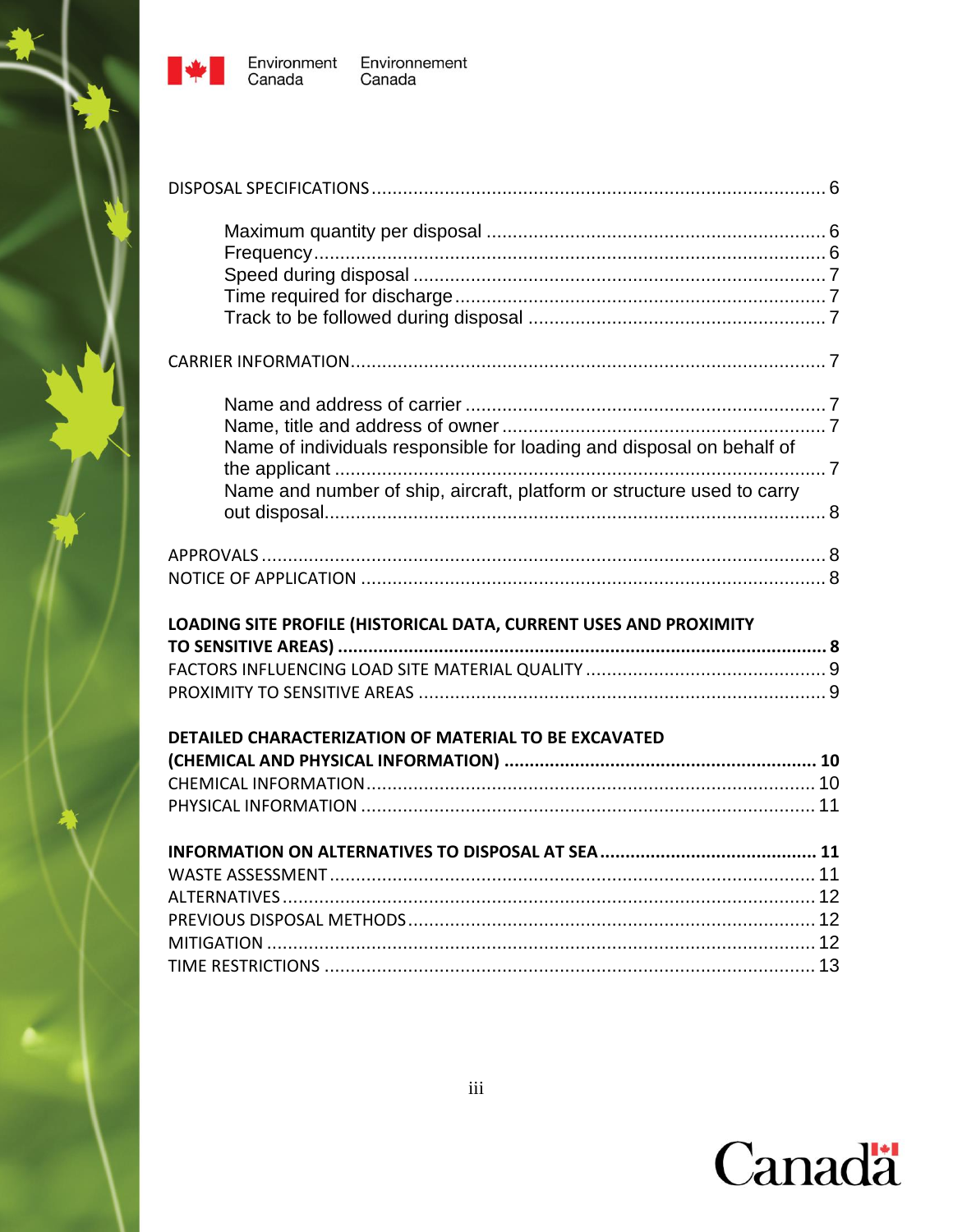



# <span id="page-3-0"></span>**PROPOSED ACTIVITY**

As this section will already have been completed, there is no need for the Applicant to add any additional information. Given that the permit application form is intended specifically for excavated material, Box #1 (Loading for the purpose of disposal) and #2 (Disposal of waste or other matter) will be automatically selected.

# <span id="page-3-1"></span>**IDENTIFICATION AND APPLICANT INFORMATION**

#### <span id="page-3-2"></span>**NAME OF APPLICANT**

Legal name that will appear on the permit of the company or other organization that is responsible for the proposed activity, and who will be responsible for ensuring that operations are conducted in accordance with all permit conditions. Provide Applicant's contact information including telephone number, fax number, email address and address in the appropriate boxes.

#### <span id="page-3-3"></span>**TYPE OF BUSINESS**

Brief description of what the Applicant or the Applicant's company does. The department and branch is added if not listed under "Name of Applicant."

#### <span id="page-3-4"></span>**PERMIT HISTORY**

The Disposal at Sea permit number and expiry dates of the most recent Disposal at Sea permits up to a maximum of five. The permits listed should be for similar material at similar loading sites or relevant to this application.

# <span id="page-3-5"></span>**NAME OF INDIVIDUAL(S) RESPONSIBLE FOR PROPOSED ACTIVITY**

The person authorized to sign on behalf of the Applicant and who can certify that the information provided in this application is true, complete and accurate. Provide the individual's address and other contact information including telephone number, fax number and email address in the appropriate boxes if not already provided.

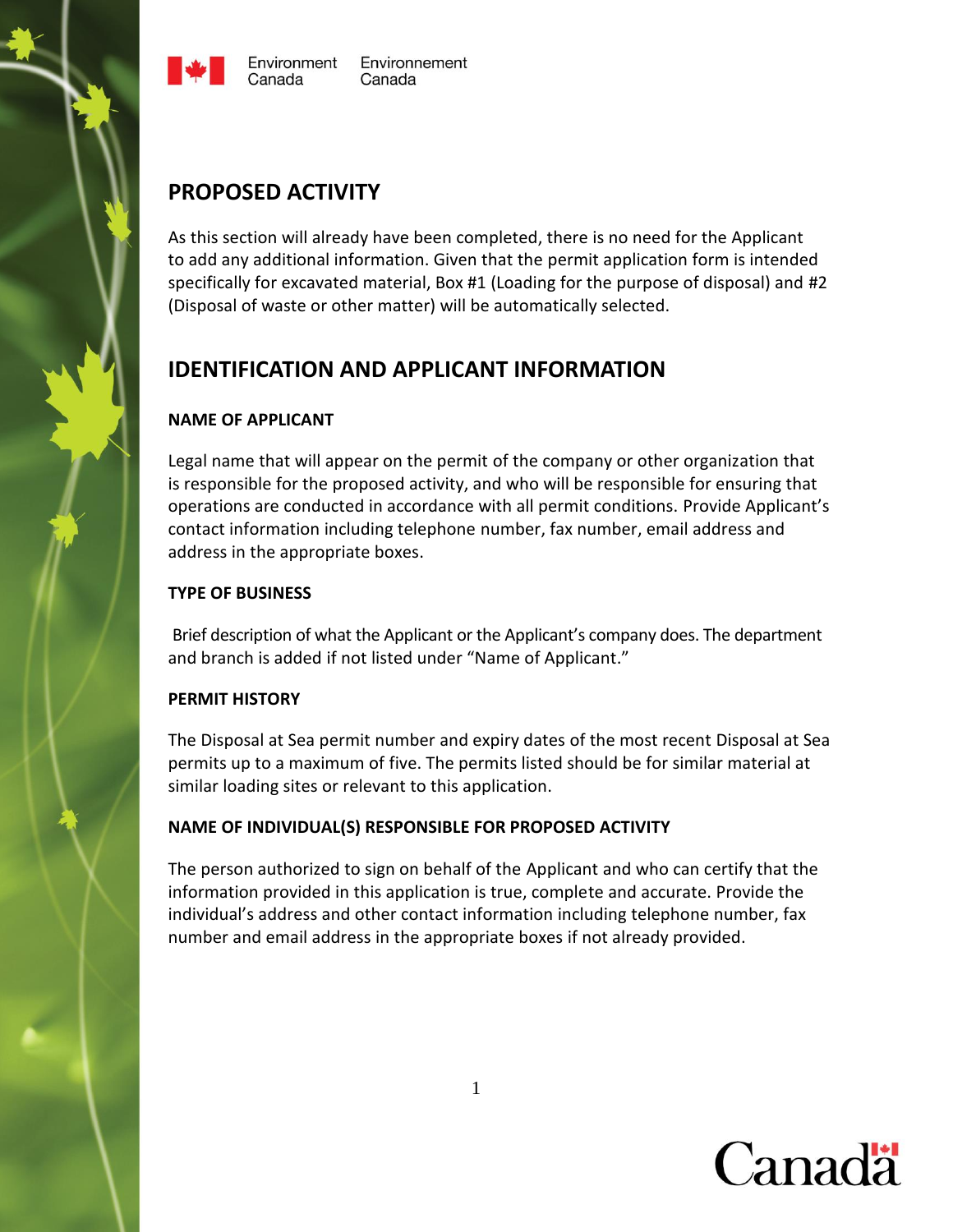



#### <span id="page-4-0"></span>**NAME OF TECHNICAL CONTACT(S) FOR PROPOSED ACTIVITY**

The person knowledgeable about the technical details of the proposed disposal at sea activity, including equipment or site selection. If a permit is granted, the technical contact should be able to provide status information on the project during operations. Provide the technical contact's address and other contact information including telephone number, fax number and email in the appropriate boxes.

# <span id="page-4-1"></span>**INFORMATION ON THE PROPOSED ACTIVITY AND GENERAL INFORMATION**

# <span id="page-4-2"></span>**DESCRIPTION OF THE ACTIVITY**

A brief synopsis of the proposed project and associated activities. The information submitted here is the same as that submitted during the pre-application phase (see section 3.1.2 of the Applicant's Guide – [Chapter 3: The Disposal at Sea Permitting Process for Inert](http://www.ec.gc.ca/iem-das/default.asp?lang=En&n=265D0BD4-1&offset=5&toc=show)  [Inorganic Geological Matter \[Excavated Material\]](http://www.ec.gc.ca/iem-das/default.asp?lang=En&n=265D0BD4-1&offset=5&toc=show) ).

# <span id="page-4-3"></span>**SUBSTANCE TO BE DISPOSED OF AT SEA**

Prior to submitting an application, the load material to be disposed must be demonstrated to meet the definition of "inert inorganic geological matter (excavated material)"; contact the nearest Disposal at Sea Program office for more information (see the Applicant's Guide – [Chapter 3: The Disposal at Sea Permitting Process for Inert Inorganic Geological](http://www.ec.gc.ca/iem-das/default.asp?lang=En&n=265D0BD4-1&offset=5&toc=show)  [Matter \[Excavated Material\]\)](http://www.ec.gc.ca/iem-das/default.asp?lang=En&n=265D0BD4-1&offset=5&toc=show).

If the substance for disposal is determined to be inert inorganic geological material, indicate the relative presence of the components listed below:

- a) boulders and cobble;
- b) gravel;
- c) sand;
- d) silt;
- e) clay; and
- f) other items in the soil (e.g., wood waste, seaweed).

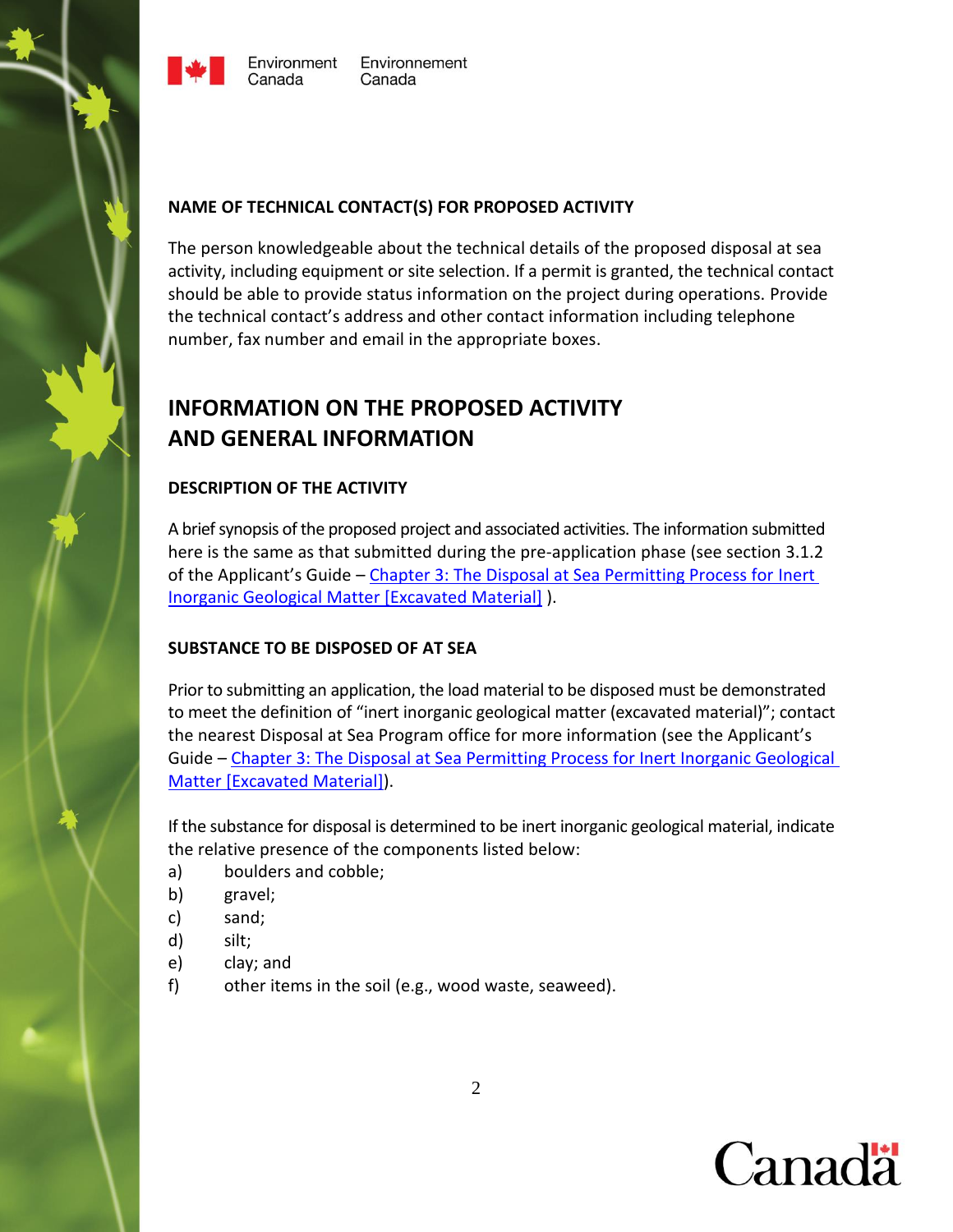



For rock, indicate the relative presence of:

- a) sedimentary rock;
- b) metamorphic rock; and
- c) and igneous rock.

All wood, topsoil, asphalt and other debris are to be segregated for disposal by methods other than disposal at sea.

#### <span id="page-5-0"></span>**TOTAL QUANTITY**

The maximum total volume (place measure) requested for disposal, in cubic metres (rounded to the nearest thousand). Place measure means volume calculated based on the length, width and depth of the area to be excavated (see Applicant's Guide – [Appendix C: Data Requirements](http://www.ec.gc.ca/iem-das/default.asp?lang=En&n=265D0BD4-1&offset=5&toc=show#X-201401090831221) Excavated Materials).

Applicants are encouraged to estimate the total volume as accurately as possible to inform the sampling plan and to avoid a need for permit amendments.

#### <span id="page-5-1"></span>**TERM OF PERMIT REQUESTED**

The anticipated start and end date of the loading and disposal activity provided in the permit application form as year/month/day. The term of permit requested cannot exceed one year. Applicant's estimate should take into account: time for loading and disposal, weather-related delays, equipment failure or administrative issues as well as time for other factors such as interruptions of disposal activities to accommodate fish spawning or migration.

Applicants are to estimate the duration of the loading and disposal activity as accurately as possible for the term of permit requested. Should the length of time be underestimated, an amendment can be requested to extend the duration of the permit up to a maximum of one year from the permit start date. Note that continuation of disposal operations beyond the term of the permit is a violation equivalent to disposing without a permit.

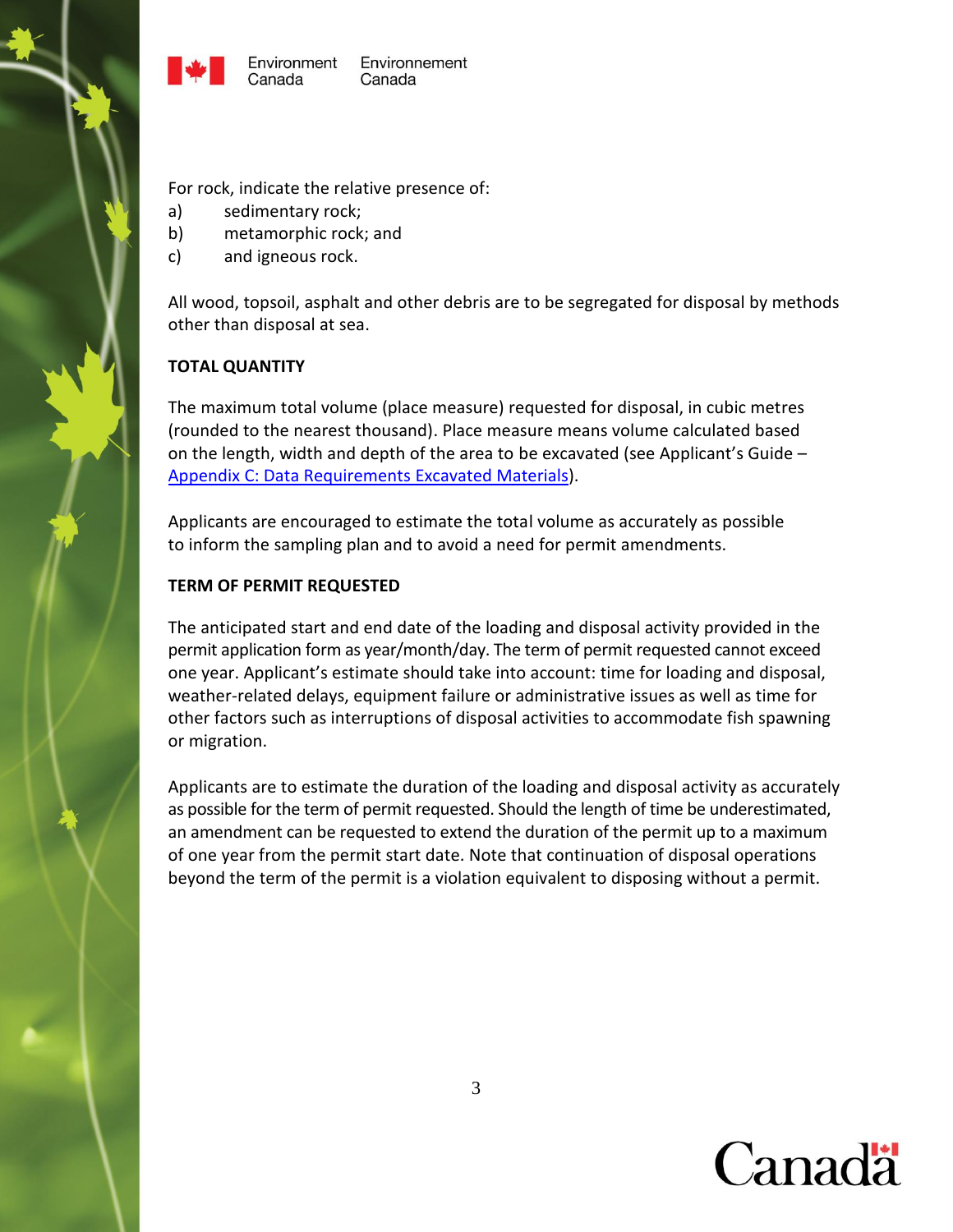



#### <span id="page-6-0"></span>**RENEWALS**

#### <span id="page-6-1"></span>**Do you want the requested permit to be considered for renewal?**

The appropriate box is checked indicating whether the requested permit should be considered for renewal. If yes, the "Renewal Quantity" and "Number of Potential Renewals Required" boxes are filled in. If no, the "Renewal Quantity" and "Number of Potential Renewals Required" remain blank.

#### <span id="page-6-2"></span>**Number of potential renewals required**

The number of potential renewals that may be required. The number of renewals cannot exceed four.

# <span id="page-6-3"></span>**Renewal quantity**

The maximum total volume (place measure) estimated for disposal in cubic metres for each expected renewal permit. The number of renewals cannot exceed four.

# <span id="page-6-4"></span>**LOAD SITE(S)**

#### <span id="page-6-5"></span>**Name and address of site(s)**

If more than one site is identified, sites are to be named: "Load site 1," "Load site 2," "Load site 3," etc. The address refers to the street address of the load site.

# <span id="page-6-6"></span>**Latitude, longitude**

Required in degrees decimal (to five decimal places referencing NAD83, e.g., 49.23351° N, 123.02425° W) for each load site.

#### <span id="page-6-7"></span>**Quantity to be loaded**

Estimate the volume of the excavated material in cubic metres to be loaded from each site. See "Total Quantity" for further information on estimates.

The specific address should be provided. Multiple load sites may be considered for a single permit. Contact the nearest Disposal at Sea Program office to determine if a multiple site permit can be issued or if load site(s) location(s) can be submitted after operations have started. For information that has already been submitted as part of the pre-application process, reference the previously submitted materials as well as including the information listed above the permit application form.

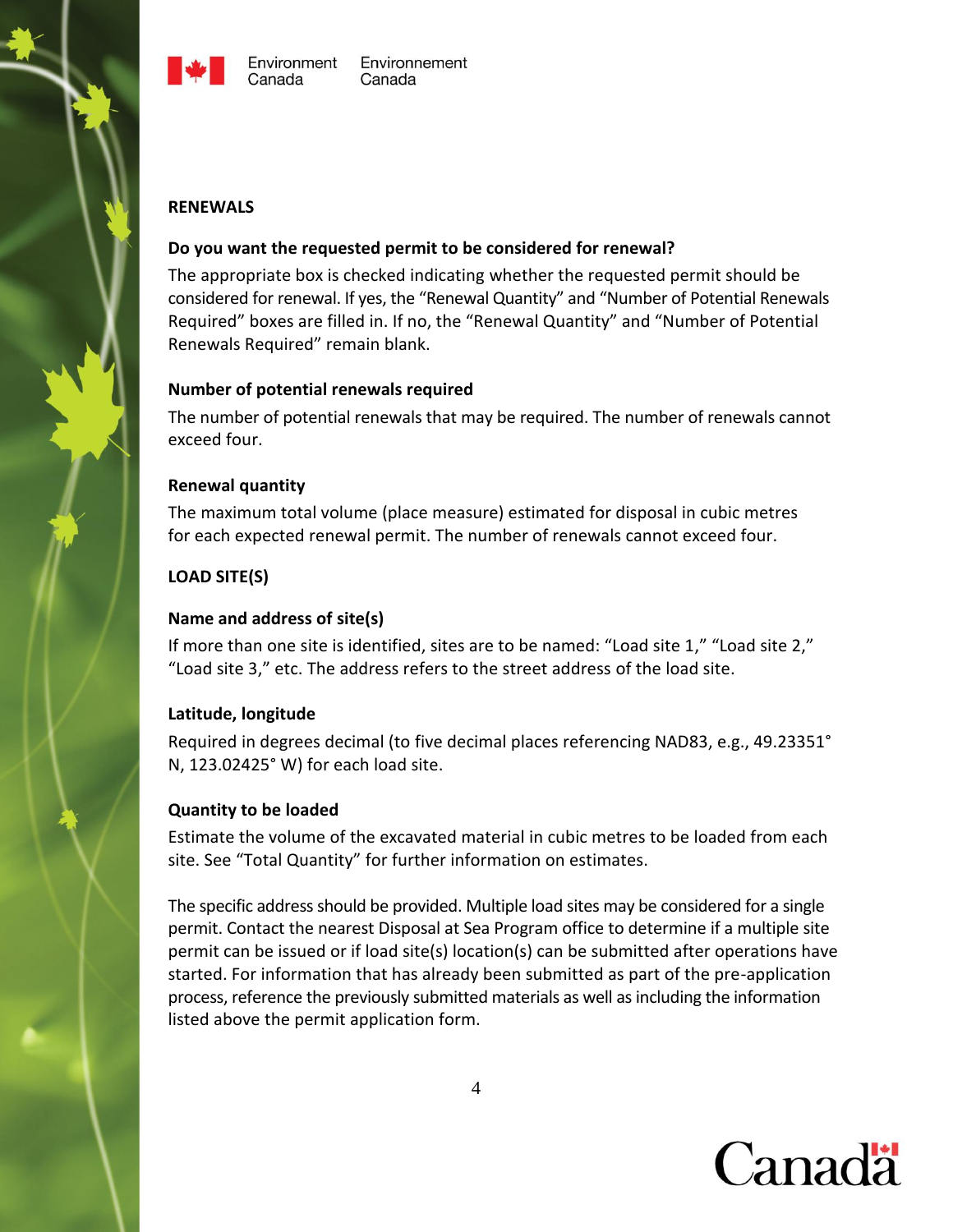

#### <span id="page-7-0"></span>**DISPOSAL SITE(S)**

#### <span id="page-7-1"></span>**Disposal site name**

Disposal site names or general locations are required for each disposal site. Some multiple user sites have proper names, such as "Point Grey Disposal Site" or "Black Point Disposal Site." Use proper names where available. Otherwise, name the disposal sites "1,""2,""3," etc. with a general location such as "Long Harbour."

#### <span id="page-7-2"></span>**Latitude, longitude**

Provide the latitude and longitude in degrees decimal (to five decimal places referencing NAD83, e.g., 46.03333° N, 61.55700° W) for each disposal site or in a format agreed to/specified by Environment Canada.

#### <span id="page-7-3"></span>**Depth**

Provide the depth of the disposal site in metres as presented on Canadian Hydrographic Charts.

#### <span id="page-7-4"></span>**Quantity to be disposed of**

Estimate the volume to be disposed of at each site. See "Total Quantity" for further information on estimates.

#### <span id="page-7-5"></span>**Movement and dispersion**

Estimate dispersion in the water column during disposal and movement, if any, on the sea floor after disposal. For disposal sites that have been monitored, information on movement and dispersion at the site may be on file at the nearest Disposal at Sea Program office. When this is not the case, information will have to be supplied by the Applicant. Predictions of movement and dispersion can be generated using models with information on the depth of the site, surface and bottom currents, and particle size distribution of the substance proposed for disposal.

Previously used disposal sites for similar material should be selected if possible. For disposal at a new site, contact the nearest Disposal at Sea Program. Multiple disposal sites may be considered if each site is suitable for the proposed material and the activities are part of a single project. If an application for a multiple site permit has been accepted, and several disposal sites are required, attach additional pages as needed and write the number of attached pages in the box provided. Contact the nearest Disposal at Sea Program office for further guidance pertaining to multiple site permits. All sites to be used must be characterized, hence the site characterization and identification information

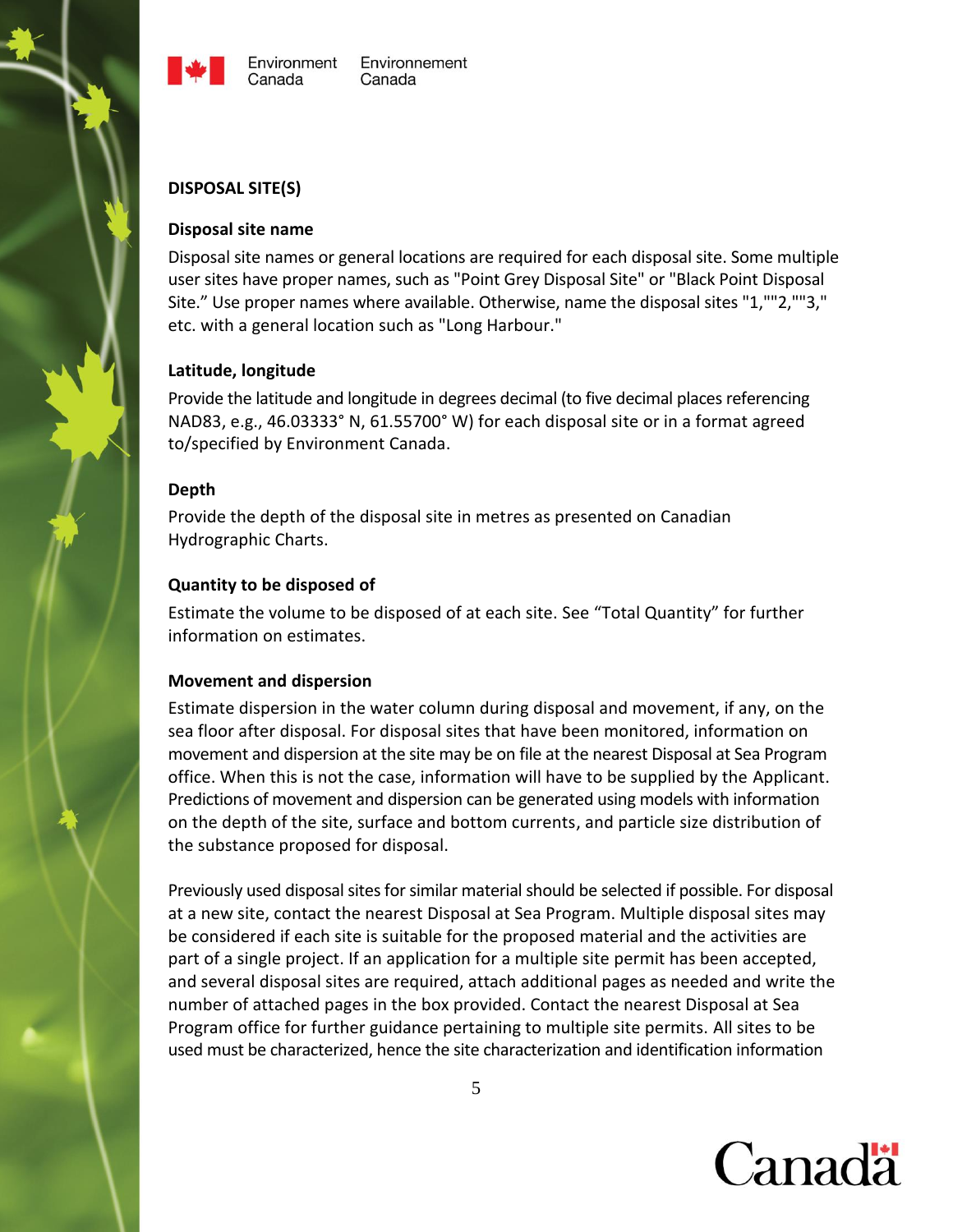

must be provided for each of the proposed sites. For information that has already been submitted as part of the pre-application process, reference the previously submitted materials as well as including the information listed above on the permit application form.

# <span id="page-8-0"></span>**ROUTE FROM LOAD SITE TO DISPOSAL SITE**

A map, chart or drawing showing the exact location of the load and disposal sites (list sites as they were named under "Load Site(s)" and "Disposal Site(s)"). Add the intended route to the map, chart or drawing. If the Applicant plans to use the most direct navigational route from the load site to the disposal site, write "Direct." If the route is not direct, describe the route and explain why the direct route will not be used.

# <span id="page-8-1"></span>**EQUIPMENT AND METHODS**

The equipment and methods to be used for the loading, transportation and disposal at each load site and disposal site. A list of examples of equipment and methods are provided in the permit application form. Check on the permit application form the appropriate equipment and methods to be used, or provide a description if not listed in the permit application form.

# <span id="page-8-2"></span>**METHODS OF PACKAGING AND CONTAINMENT**

A description of the methods to be used for the packaging and containment of the excavated material (if applicable).

# <span id="page-8-3"></span>**DISPOSAL SPECIFICATIONS**

# <span id="page-8-4"></span>**Maximum quantity per disposal**

Estimation of the maximum quantity per disposal for excavated material in cubic metres. The maximum quantity per disposal for excavated material should specify "place measure" (see Applicant's Guide – [Appendix C: Data Requirements Excavated Materials\)](http://www.ec.gc.ca/iem-das/default.asp?lang=En&n=265D0BD4-1&offset=5&toc=show#X-201401090831221).

# <span id="page-8-5"></span>**Frequency**

<span id="page-8-6"></span>Acceptable units of frequency are disposal events per day, week or month. Each disposal is assumed to be the maximum quantity specified in "Maximum Quantity per Disposal" unless stated otherwise.

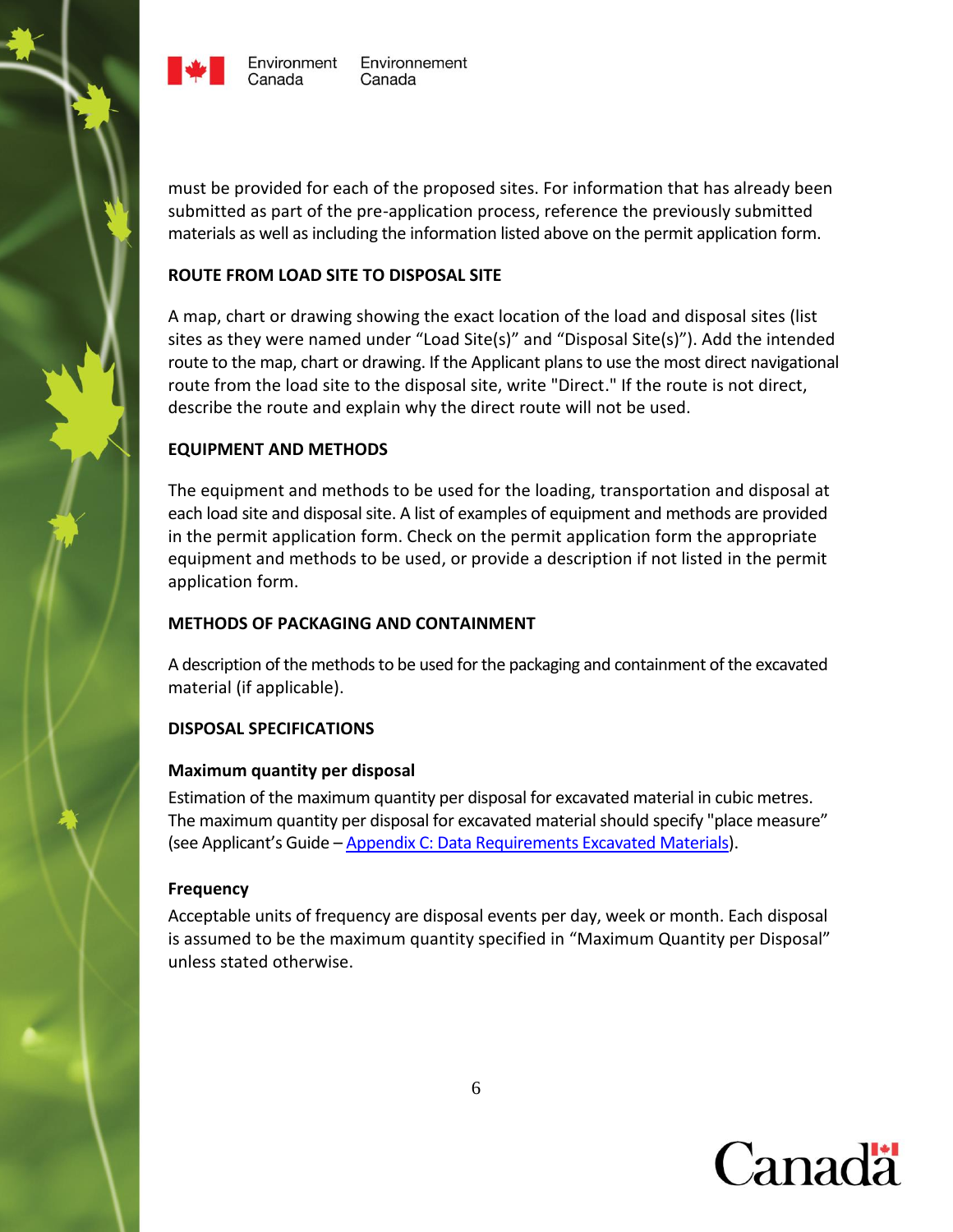



# Environnement

#### **Speed during disposal**

The speed in knots if disposal is conducted from a moving vessel or barge, etc. Disposal while a vessel or barge, etc. is moving will result in increasing the dispersion of the substance being disposed. High dispersion is desirable for some substances (e.g., fisheries waste) but unacceptable for other substances. For most substances, high dispersion is not desirable and a restricted disposal site is specified in the permit. If disposal is conducted from a stationary vessel, indicate here.

#### <span id="page-9-0"></span>**Time required for discharge**

The time required for the barge or carrier to discharge its load in minutes. This information will be used as part of the calculation of the initial dispersion addressed under "Disposal Site(s)."

#### <span id="page-9-1"></span>**Track to be followed during disposal**

The path the ship will follow and relevant coordinates. This box applies ONLY to disposal from a moving vessel or barge, etc. Indicate the path the ship will follow and relevant coordinates.

#### <span id="page-9-2"></span>**CARRIER INFORMATION**

# <span id="page-9-3"></span>**Name and address of carrier**

The individual(s) responsible for the carrier (the ship, aircraft, platform or structure used to carry out the disposal). Provide the complete name, address, telephone number, fax number and email address of the individual responsible for the carrier. If unavailable, the carrier information can be provided at a later date; contact the nearest Disposal at Sea Program office for further guidance.

# <span id="page-9-4"></span>**Name, title and address of owner**

If different from above, the individual(s) who hold(s) the deed to the carrier (e.g., ship, aircraft, platform or structure used to carry out the disposal) that is to be engaged to move the substance intended for disposal. Provide the complete name, title, address, telephone number, fax number and email address in the appropriate boxes.

# <span id="page-9-5"></span>**Name of individuals responsible for loading and disposal on behalf of the applicant**

Name the individual, or master of the carrier (e.g., ship, aircraft, platform or structure used to carry out the disposal), who is to be engaged to move the substance intended for disposal, or other individuals responsible for loading and disposal, if different from

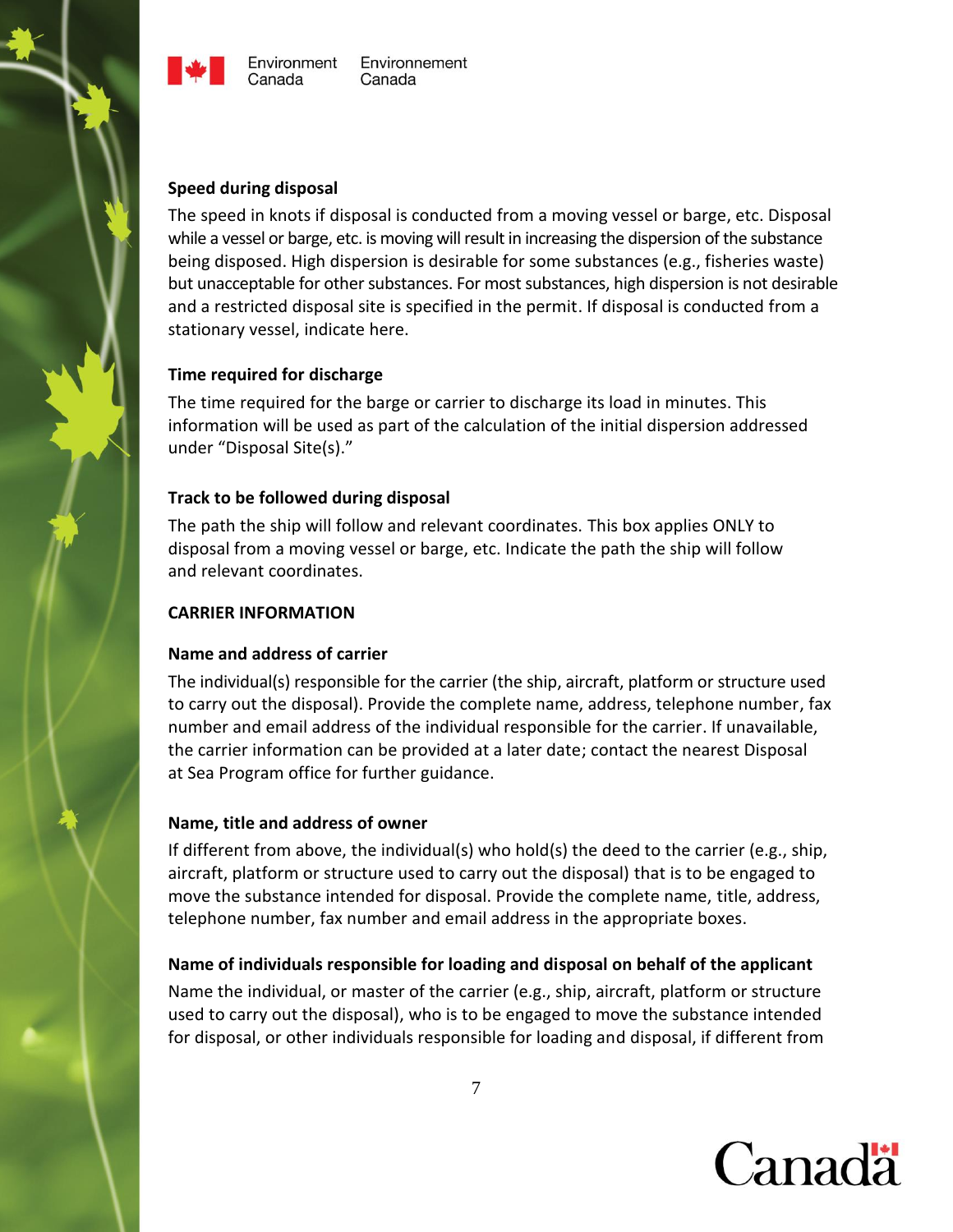

"Name and Address of Carrier." Provide the complete name, telephone number, fax number and email address in the appropriate boxes.

#### <span id="page-10-0"></span>**Name and number of ship, aircraft, platform or structure used to carry out disposal**

The name or number of the ship, aircraft, platform or structure used to carry out the disposal (e.g., Wood Scow "Julie Plante," Registration number: 1234567).

# <span id="page-10-1"></span>**APPROVALS**

Information of approvals for all permits, licences and reviews needed for the proposed activity, in addition to the permit for disposal at sea. In addition to a permit for disposal at sea, other permits or approvals are often needed to allow a project to proceed. It is the responsibility of the Applicant to determine which, if any other permits, licenses etc. are required. It is not necessary that other required permits be approved before this application is made, but a permit for disposal at sea is not valid until all other permits or authorizations have been issued.

# <span id="page-10-2"></span>**NOTICE OF APPLICATION**

Proof of publication of the Notice of Application, i.e., original print copy (see Applicant's Guide – [Appendix B: Notice of Application to Dispose of Waste or Other Matter at Sea\)](http://www.ec.gc.ca/iem-das/default.asp?lang=En&n=2B113224-1) and information of the name, place and date of publication. Applicants must publish a Notice of Application in a newspaper of general circulation in the area where the proposed loading and disposal activities will take place. The Notice of Application must be posted for at least one day of circulation and the display advertisement must be a significant width (e.g., approximately 9 cm wide). The Notice of Application should be published in locally relevant languages. If this type of publication is not considered effective or appropriate, contact the nearest Disposal at Sea Program office.

# <span id="page-10-3"></span>**LOADING SITE PROFILE (HISTORICAL DATA, CURRENT USES AND PROXIMITY TO SENSITIVE AREAS)**

All current and historical site uses, current and historical facilities and sensitive areas can be provided on one map if all the information can be displayed accurately and appropriately and if more practical for the Applicant. Indicate in the boxes listed below whether one map or separate maps are used. Contact the nearest Disposal at Sea Program office for more information.

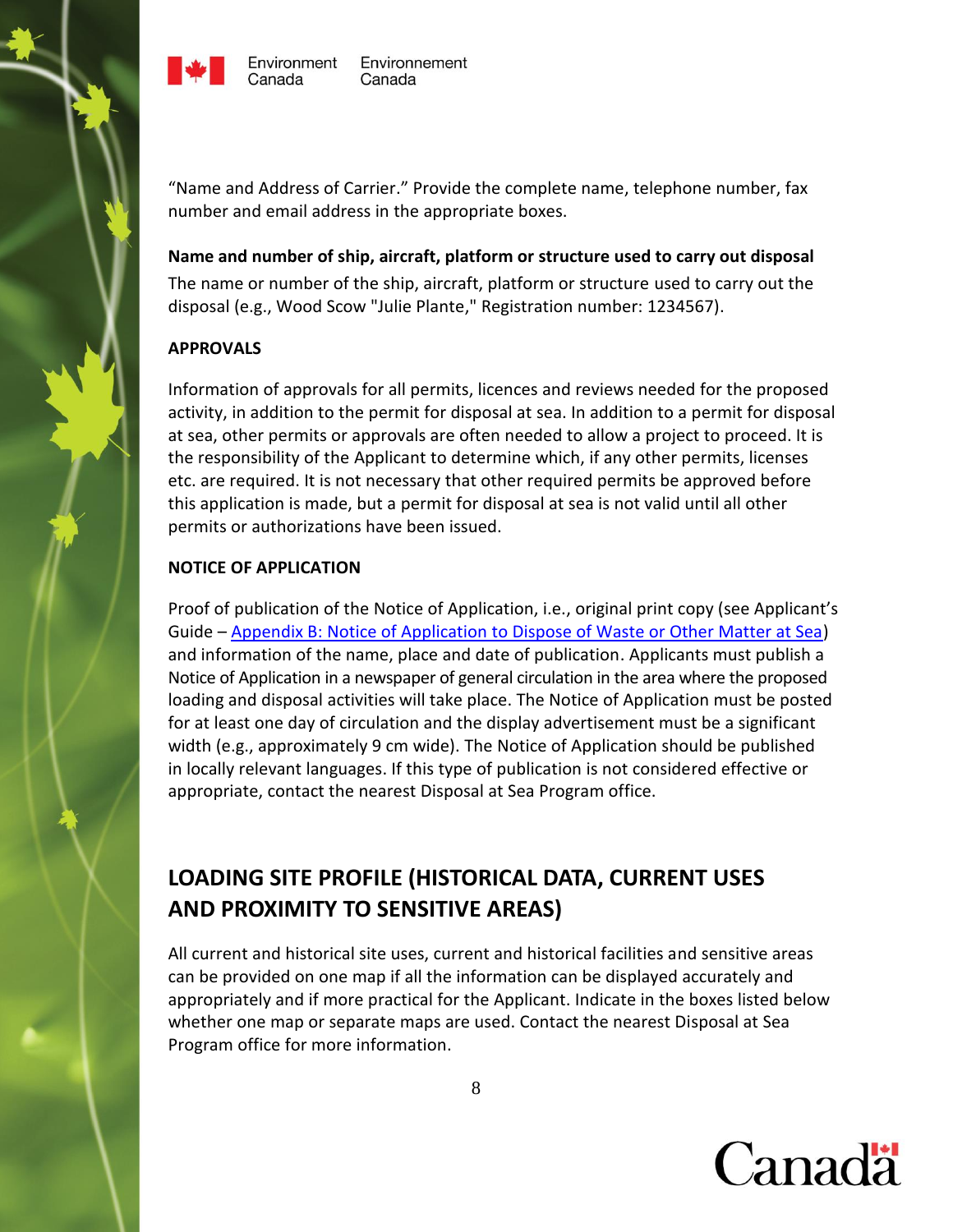



#### <span id="page-11-0"></span>**FACTORS INFLUENCING LOAD SITE MATERIAL QUALITY**

A map and other supporting documentation (e.g., any load site preliminary information) identifying current and historical site uses, events or facilities (during the last 10 years) that could affect the load (excavated) material quality. Indicate the location of the major operating and historical facilities in the vicinity of the site by means of the symbols in the permit application form. Indicate the sources of information and attach a copy of the information where possible. Where the source is a person, provide the person's name, address and telephone number.

#### <span id="page-11-1"></span>**PROXIMITY TO SENSITIVE AREAS**

The location of all sensitive areas, listed on the permit application form, in the vicinity of the load and disposal site. This box applies ONLY to NEW disposal sites. A new disposal site is one that has not previously been used for disposing of this type of substance or has not been used in the past 10. On a hydrographic chart, show the proposed load site(s) and disposal site(s) and clearly show the following:

- name of water body at the disposal site
- existing shoreline
	- mean high and mean low water lines and maximum (spring) high tide line in tidal areas
	- water depth at the disposal site
	- dimensions of the disposal site
	- distance between disposal site and any navigation channel, where applicable
	- location of structures, if any, in navigable waters immediately adjacent to the proposed disposal site
	- location of any of the mentioned sensitive areas within a 2-km radius, using the codes from the application form to identify the sites
	- north arrow
	- scale
	- list of information sources

If the Applicant is familiar with the use of conceptual site models, include the conceptual site model in this section to illustrate the information given above, if available.

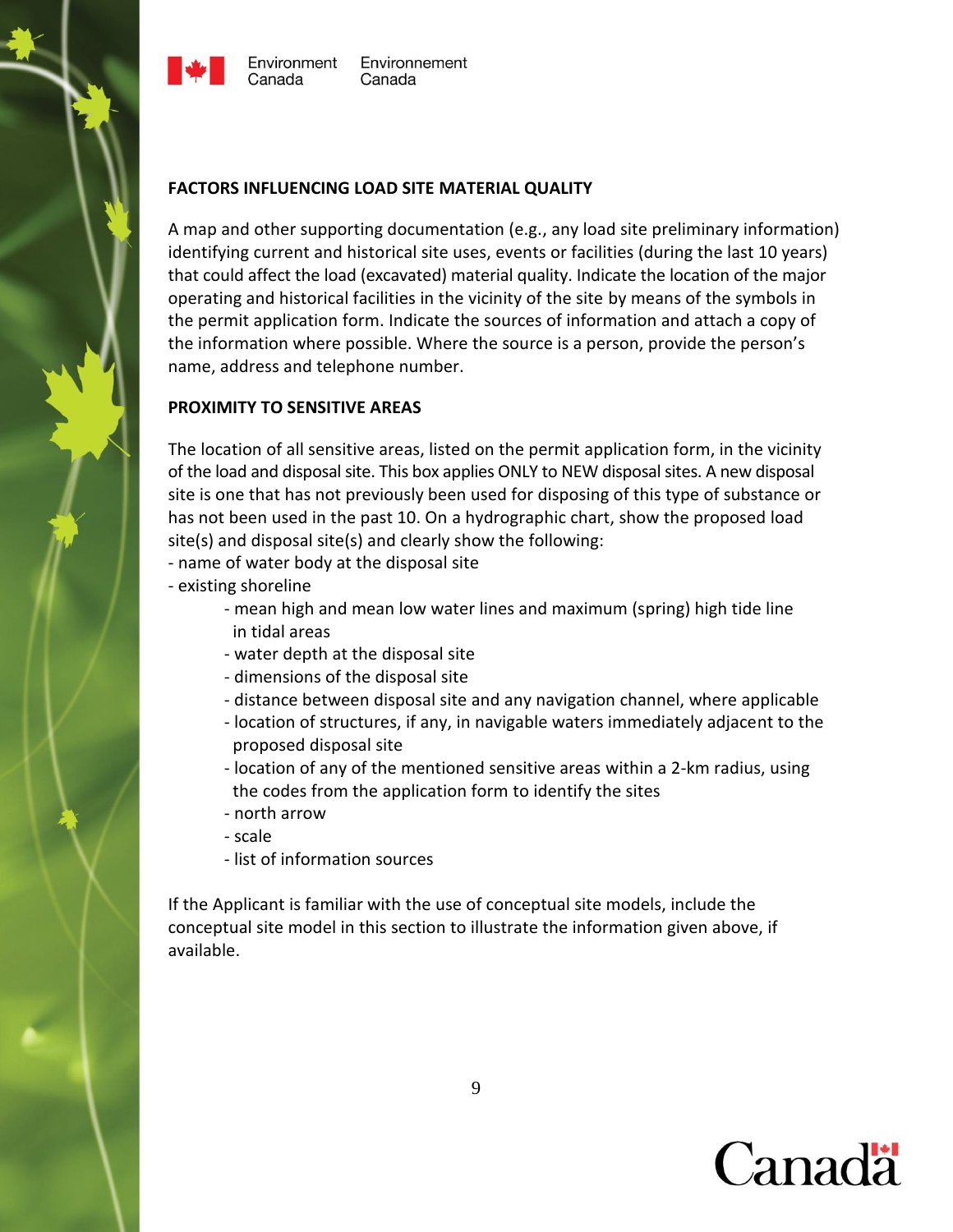

Environment Canada

# <span id="page-12-0"></span>**DETAILED CHARACTERIZATION OF MATERIAL TO BE EXCAVATED (CHEMICAL AND PHYSICAL INFORMATION)**

A detailed description and characterization of the material proposed for disposal is required prior to approval of loading and disposal activities. This section outlines the minimum information that is required to apply for a Disposal at Sea permit for a lowrisk, routine disposal-at-sea activity, as determined in consultation with Environment Canada. For all other projects, refer to the Applicant's Guide - Chapter 3: The Disposal [at Sea Permitting Process for Inert Inorganic Geological Matter \(Excavated Material\)](http://greenlanedev2.ncr.ec.gc.ca/iem-das/default.asp?lang=En&n=265D0BD4-1&offset=5&toc=show) or contact the Disposal at Sea Program office for additional information.

All historical chemical and physical information should be included in the Loading Site Profile (Historic Data, Current Uses and Proximity to Sensitive Areas). Only new data should be provided in this section. If this information has already been submitted as part of the pre-application process, reference the previously submitted materials. If the Applicant is familiar with the use of conceptual site models, include the conceptual site model to illustrate the information given in boxes listed below, if available. Additional information may be required to support renewal applications if results from the EC monitoring program trigger the need for the additional assessment.

If the application is for a multiple site permit, this information may not be available at the time of application but must be submitted prior to approval. Contact the nearest Disposal at Sea Program office for more information.

# <span id="page-12-1"></span>**CHEMICAL INFORMATION**

Summary of the information collected regarding the chemical properties of the material to be disposed including the presence of the substances listed in the permit application form (see section 3.1.4 of the Applicant's Guide – Chapter 3: The Disposal at Sea Permitting [Process for Inert Inorganic Geological Matter \[Excavated Material\]\)](http://www.ec.gc.ca/iem-das/default.asp?lang=En&n=265D0BD4-1&offset=5&toc=show), and relevant documents or reference to previously submitted documentation. The information requirements in this section should be met in the Applicant's preliminary site information, waste review characterization report and effects assessment

Prior to submitting an application, the load material to be disposed must be demonstrated to meet the definition of "inert inorganic geological matter"; contact the nearest Disposal at Sea Program office for more information.

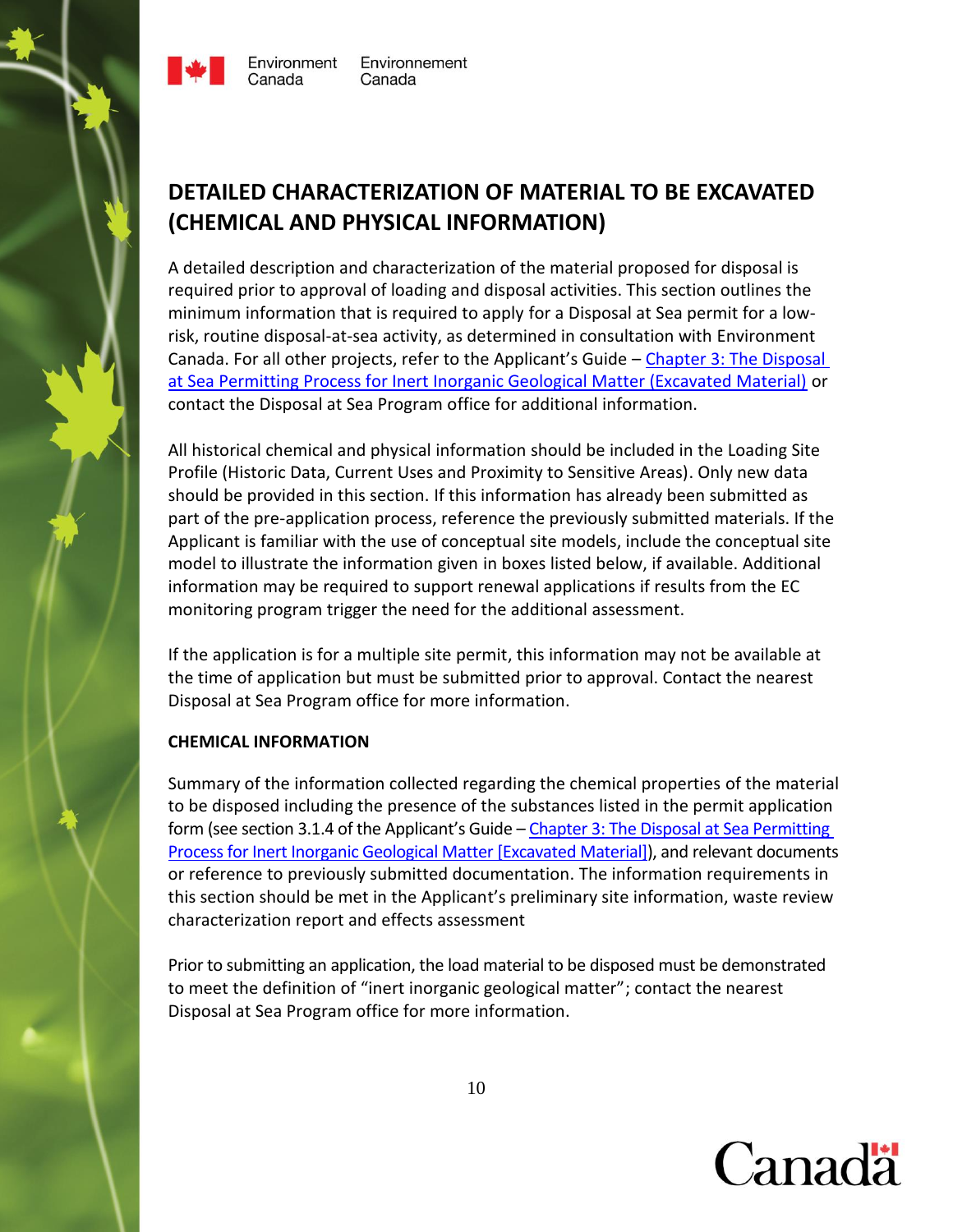

#### <span id="page-13-0"></span>**PHYSICAL INFORMATION**

Summary of the information collected regarding the physical properties of the load (excavated) material including the information listed in the permit application form (see section 3.1.4 of the Applicant's Guide – [Chapter 3: The Disposal at Sea Permitting](http://www.ec.gc.ca/iem-das/default.asp?lang=En&n=265D0BD4-1&offset=5&toc=show)  [Process for Inert Inorganic Geological Matter \[Excavated Material\]\)](http://www.ec.gc.ca/iem-das/default.asp?lang=En&n=265D0BD4-1&offset=5&toc=show) and relevant documents or reference to previously submitted documentation. The information requirements in this section should be met in the Applicant's preliminary site information, waste review characterization report and effects assessment.

# <span id="page-13-1"></span>**INFORMATION ON ALTERNATIVES TO DISPOSAL AT SEA**

# <span id="page-13-2"></span>**WASTE ASSESSMENT**

Summary of the measures taken to reduce the necessity for disposal, and relevant documentation if applicable. For most excavated material activities, it may not be feasible to reduce the amount of waste generated by the project. If it is not possible to prevent any amount of waste (e.g., the amount of waste is determined by construction design and therefore cannot be reduced), it should be noted in this section. The waste assessment should include an evaluation of:

- the types, amounts and relative hazard of waste or other matter generated;
- the details of the production process and sources of waste or other matter within that process; and
- the feasibility of the following waste reduction or prevention techniques:
	- o product reformulation,
	- o clean production technologies,
	- o process modification,
	- o input substitution, and
	- o on-site, closed-loop recycling.

If the waste assessment reveals that opportunities exist for waste prevention at source, a waste prevention strategy may be required. Refer to sections 1 to 6 of Schedule 6 to the *Canadian Environmental Protection Act, 1999* or contact the nearest Disposal at Sea Program office for additional information.

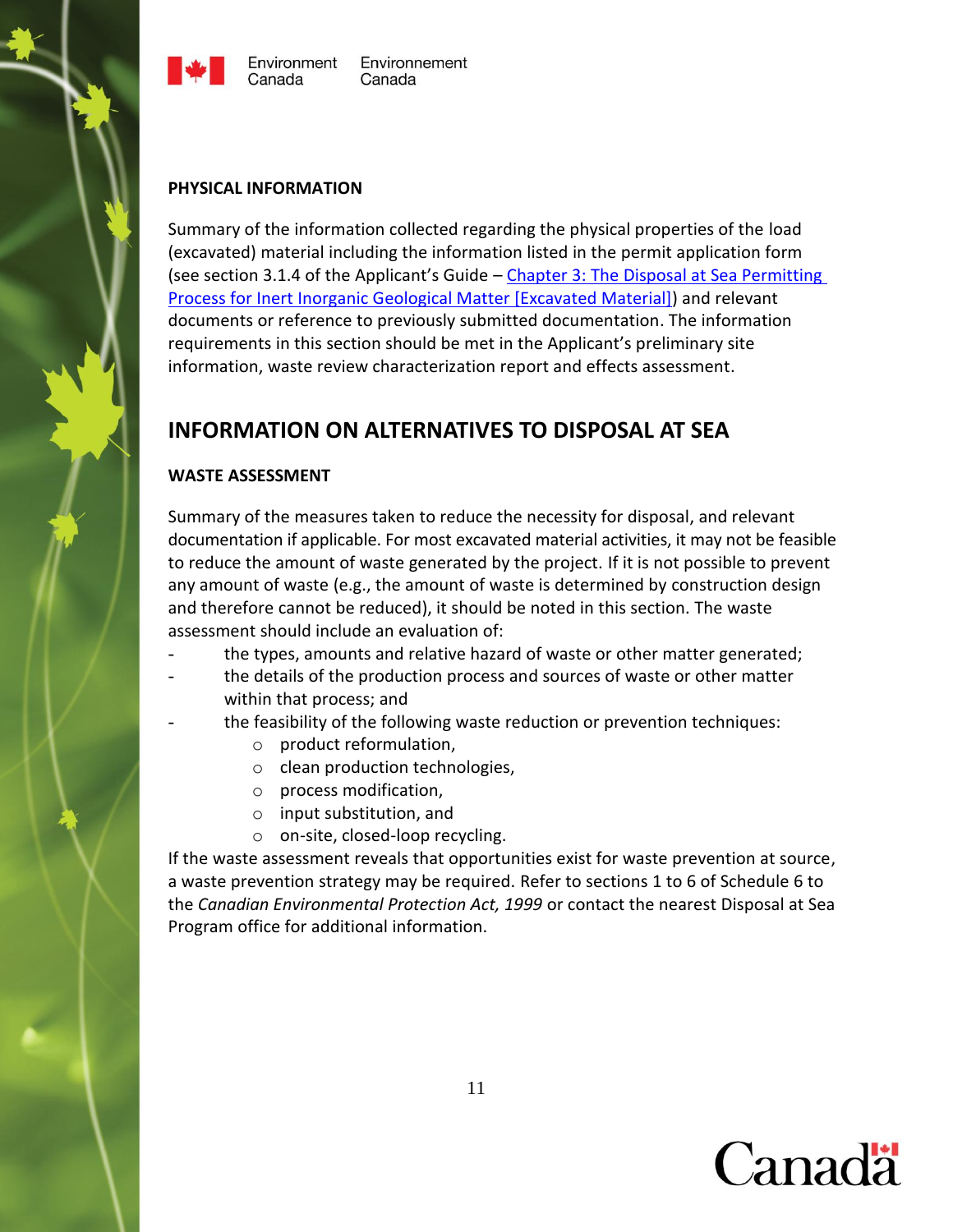



#### <span id="page-14-0"></span>**ALTERNATIVES**

Summary of the assessment of alternative disposal or management options, such as re-use or other beneficial use, and alternative disposal sites. Provide relevant documents if applicable. Include a justification for concluding that disposal at sea is the preferred alternative (see section 3.1.5 of the Applicant's Guide – [Chapter 3: The Disposal at Sea](http://www.ec.gc.ca/iem-das/default.asp?lang=En&n=265D0BD4-1&offset=5&toc=show)  [Permitting Process for Inert Inorganic Geological Matter \[Excavated Material\]](http://www.ec.gc.ca/iem-das/default.asp?lang=En&n=265D0BD4-1&offset=5&toc=show)).

Assessment of alternatives must address the following:

- environmental impacts;
- risks to human health;
- hazards (including accidents) associated with transport and disposal;
- economics (including energy costs); and
- conflicting use of resources (potential and actual).

The application will be rejected if the alternatives assessment demonstrates that disposal at sea is not the preferred option. Contact the nearest Disposal at Sea Program office for additional information.

#### <span id="page-14-1"></span>**PREVIOUS DISPOSAL METHODS**

Information to indicate how the material was disposed of or managed historically if disposal at sea was not used (if applicable).

#### <span id="page-14-2"></span>**MITIGATION**

If any potential impacts are predicted in the Detailed Characterization of Load Material (Chemical and Physical Information), provide documentation of proposed mitigation. The Applicant should examine means to reduce the potential impact of the loading and disposal operations. The Applicant should also document disposal mechanisms to reduce or increase dispersion, depending on the type of substance, during disposal (see section 3.3.2 of the Applicant's Guide – [Chapter 3: The Disposal at Sea Permitting Process for](http://www.ec.gc.ca/iem-das/default.asp?lang=En&n=265D0BD4-1&offset=5&toc=show)  [Inert Inorganic Geological Matter \[Excavated Material\]\)](http://www.ec.gc.ca/iem-das/default.asp?lang=En&n=265D0BD4-1&offset=5&toc=show).

A list of examples of mitigation measures for project activities are provided in the permit application form. Check on the permit application form the appropriate mitigation methods to be used, or provide a description if not listed in the permit application form.